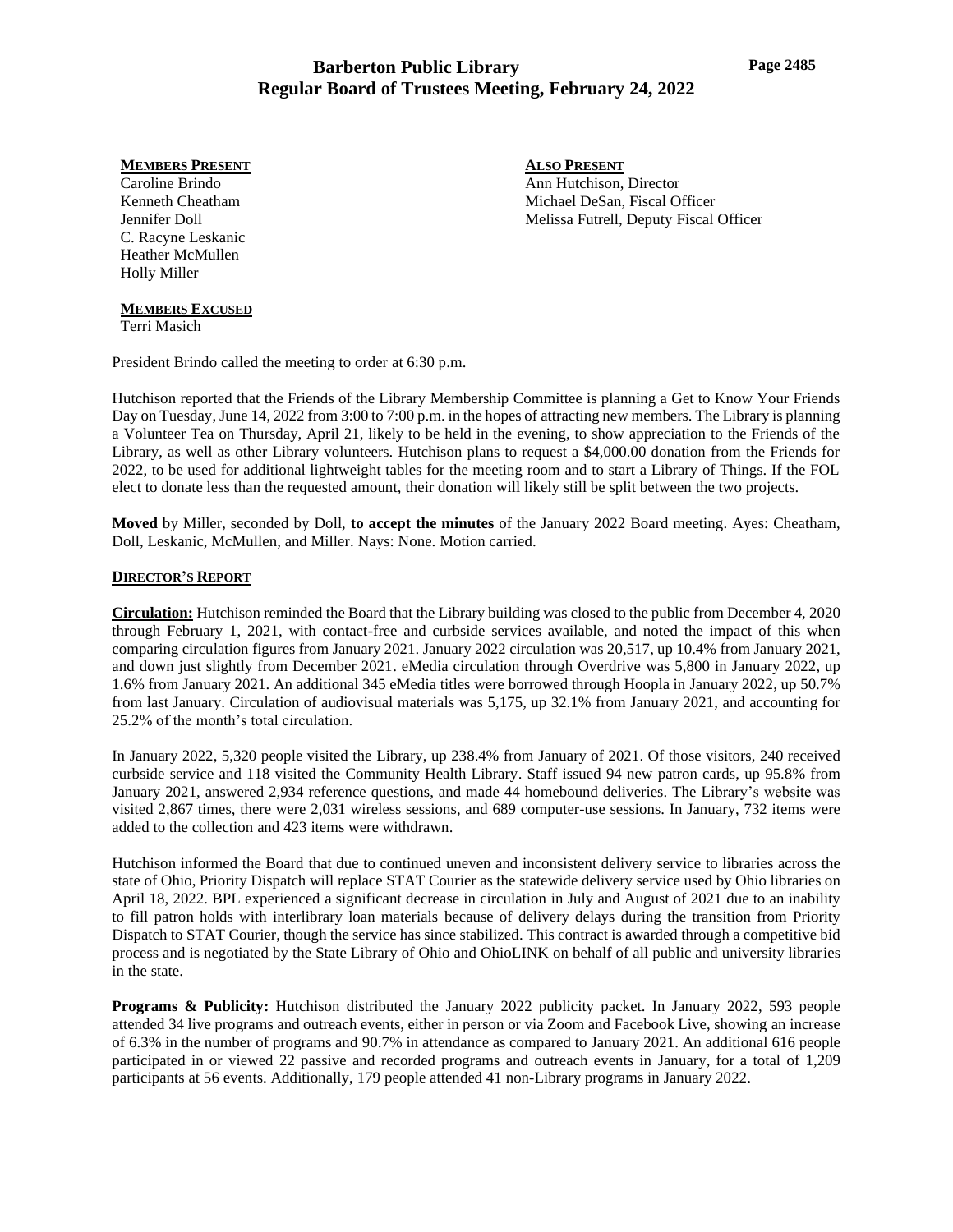Hutchison shared that the Children's Department staff interacted with over 300 children last week while conducting programs and outreach planned around the rental of an Arnie the Doughnut costume. Throughout the week, Arnie visited Barberton Preschool, Head Start, and Van Buren Homes, and participated programs and storytimes at BPL.

## **Donations:**

- Anonymous \$5,000, to be used for children's programming
	- \$20.00
	- 248 books
	- 3 magazines

**Moved** by Doll, seconded by Leskanic, **to accept the donations**. Ayes: Doll, Cheatham, Leskanic, McMullen, and Miller. Nays: None. Motion carried.

**Mission Moment**: Hutchison shared that the Reference Department collected 179 cards during their Valentine's for Seniors campaign, which invited community members to donate hand-made or store-bought Valentine's cards which were then distributed to residents in local assisted living facilities. Reference Services Librarian Glennis Siegfried delivered the cards on February 14 and arrived at Pleasant Pointe Assisted Living during their holiday party, allowing the cards to be immediately passed out and enjoyed. The Reference Department has also begun sending birthday cards to Homebound Services customers on behalf of the Library and received a call from one recipient stating that though she didn't know everyone who signed the card, she really enjoyed each message as they "brought her a little bit of joy this winter."

**Other**: Hutchison shared with the Board that she intends to add a Library of Things to BPL's collection in 2022, which is a collection of non-traditional items available for circulation to customers. Such collections can include a multitude of items, such as mobile hotspots, musical instruments, tools, zoo passes, traffic cones, kitchen utensils or appliances, and fishing or birdwatching equipment. Hutchison plans to ask the FOL to donate \$2,000.00 to help launch the collection.

Hutchison informed the Board that the Library's annual Staff Development Day was held on Monday, February 21, 2022, and was well-received by the 25 staff members in attendance. Five staff members received service recognition awards: Maggie Rose, Public Relations Associate, for 5 years; Alison Huey, Children's Services Manager, for 10 years; Carie Stansky-Hunter, Library Assistant, for 20 years; and John Jenny, Facilities Services Assistant, and Jenny Ray, Page, for 35 years. Activities for the day included an all-staff strategic planning session with Betsy Lantz and Melissa Lattanzi of NEO-RLS, DEI training with Dr. Fedearia Nicholson-Sweval of Stark State University, and Q.P.R suicide prevention training with Daniel Bennett of Greenleaf Family Center.

## **FISCAL OFFICER'S REPORT**

The Public Library Fund tax distribution for the month of February 2022 for the Barberton Public Library was \$108,252.32.

DeSan reviewed the financial reports, bank reconciliations, and bills paid for the month of January 2022.

**Moved** by Doll, seconded by Miller, **to accept the financial report, bank reconciliations, and bills** paid for the month of January 2022. Ayes: Cheatham, Doll, Leskanic, McMullen, and Miller. Nays: None. Motion carried.

DeSan reviewed the 2021 Annual Financial Report, which has been submitted to the Auditor of State and advertised in the Barberton Herald. Overall, the Library had receipts of \$1,855,836.00 and disbursements of \$1,509,595.00, creating a net position of governmental activities increase of \$346,241.00 during 2021. DeSan attributed the positive cash flow to an increase in public library funding and prudent management of expenses. Key highlights from 2021 included the hiring of a new Fiscal Officer in February, and the addition of an Adult Services Outreach Librarian as well as the reinstitution of separate full-time Deputy Fiscal Officer and Customer Service Manager positions in September.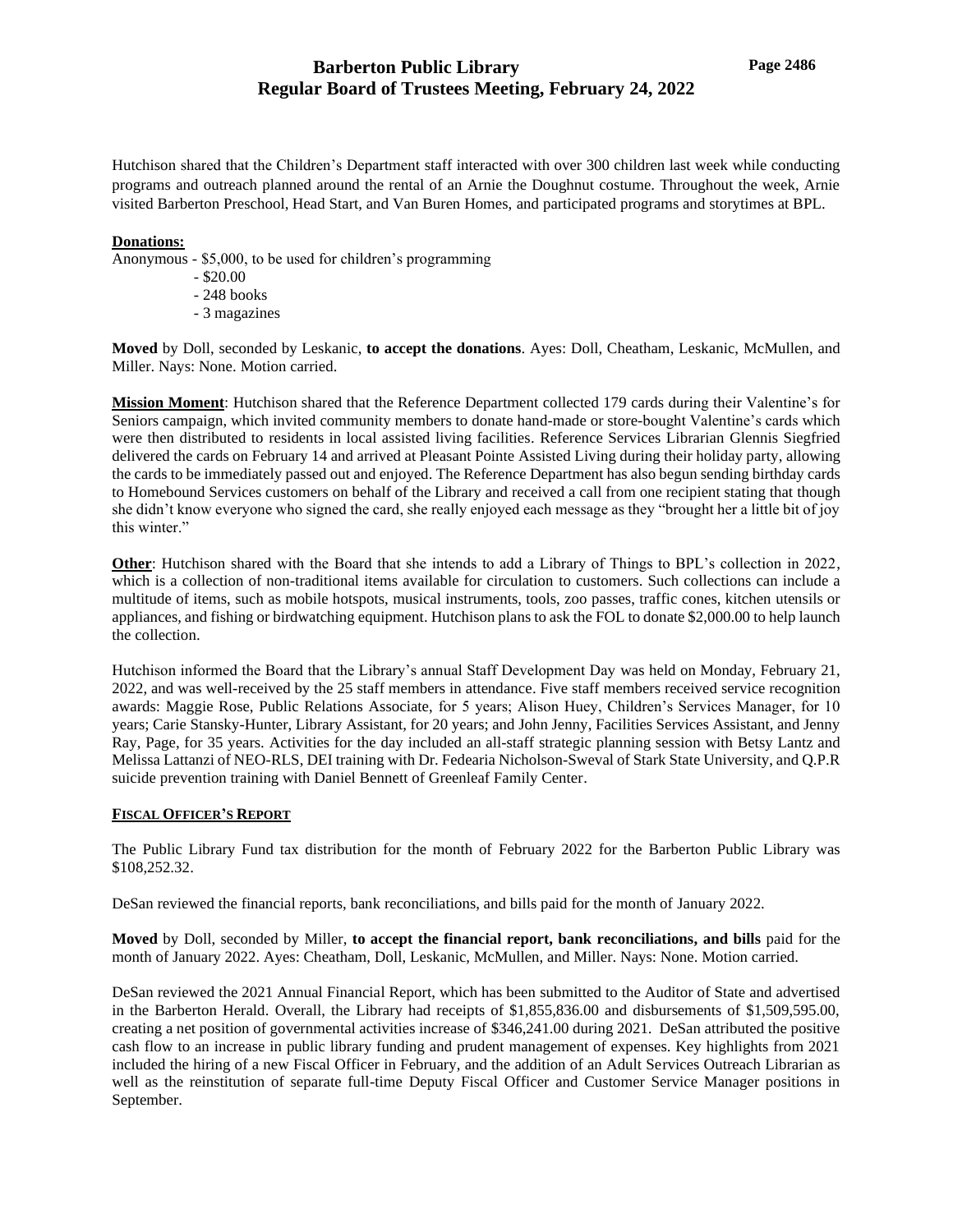**RESOLUTION 8-2022** – Moved by Miller, seconded by Cheatham, to **accept the amounts and rates** as determined by the Summit County Budget Commission for collection year 2022 and authorizing the necessary tax levies and certifying them to the Summit County Fiscal Officer. Ayes: Cheatham, Doll, Leskanic, McMullen, and Miler. Nays: None. Resolution adopted.

## **COMMITTEE REPORTS**

**Finance and Audit Committee**: No meeting held.

## **Personnel Committee**:

**RESOLUTION 9-2022** – **Moved** by Cheatham, seconded by Leskanic, **to accept the updated Starting Salary Ranges** as presented, effective April 1, 2022. See attached page 2489. Ayes: Cheatham, Doll, Leskanic, McMullen, and Miller. Nays: None. Resolution adopted.

**RESOLUTION 10-2022** – **Moved** by Doll, seconded by Cheatham, **to grant a one-time pay increase** to employees currently earning less than the updated minimum starting salary for their positions. Additionally, all employees will be granted a one-time increase of 3% of the new minimum starting salary for their position for each year that they have held that position, up to a maximum of seven (7) years. These changes will take effect in the pay period including April 1, 2022. Ayes: Cheatham, Doll, Leskanic, McMullen, and Miller. Nays: None. Resolution adopted.

The Board expressed interest in hearing staff feedback regarding the updated starting salaries and pay increases.

**Building and Equipment Committee**: No meeting held.

**Summit County Library Trustees Council**: No meeting held.

## **COMMUNICATIONS AND CORRESPONDENCE**

**OLC Legislative Update**: Hutchison informed the Board that the Ohio Library Council's annual Library Trustee Workshop will be held on Saturday, March 12, 2022 in Dublin, Ohio, with a virtual option available as well. Topics will include Boardmanship, library finances, legislative and legal issues, and the importance of diversity, equity, and inclusion in public libraries. The deadline to register is March 4, and the Library will register and pay for any interested Board members to attend. Cheatham will be attending virtually.

Hutchison informed the Board that OLC's annual Legislative Day will be held on Wednesday, April 6 in Columbus, Ohio, and invited any interested Board members to attend with her. Brindo expressed an interest in attending if her schedule allows.

## **Community Correspondence**: None.

## **OLD BUSINESS**

**COVID-19 Updates**: Hutchison informed the Board that 631 COVID-19 test kits were distributed by Library staff in January 2022. The Ohio Department of Health announced on January 12 that they would be adjusting their COVID-19 test kit allocation strategy to ensure that public schools receive an adequate supply of test kits, and that shipments to other community partners, including libraries and local health departments, would be suspended. BPL has since received several shipments of test kits, which have included both over the counter "peace of mind" tests as well as unproctored tests that provide official results. Public interest in the kits has declined significantly since proctored tests providing official results have become unavailable.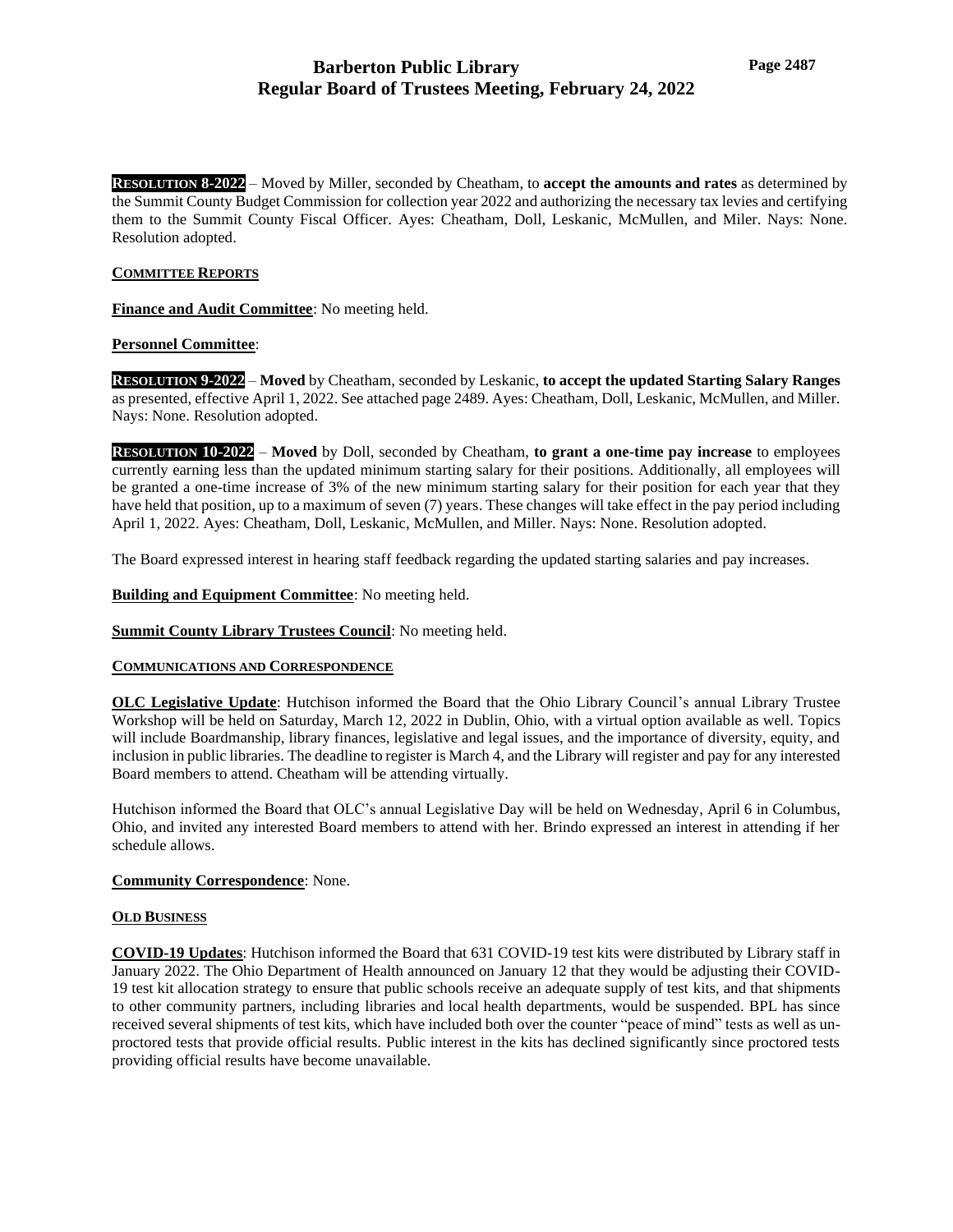Hutchison informed the Board that masks are now recommended for those attending in-person Library programming, rather than required.

Hutchison shared that House Bill 51, which permits public bodies to hold virtual or hybrid meetings, was approved by the House and signed by Governor DeWine. Board members need not be physically present in the meeting to be considered "in-person" for the purposes of a quorum or voting, but members of the public must be given the opportunity to join meetings virtually as well.

**Strategic Plan Updates**: Hutchison distributed a document that included a mission, vision, values, and strategic goals drafted by NEO-RLS after the Board goal setting retreat held on February 17. The next step in the strategic planning process will be a leadership team retreat on March 9, where supervisors and other key staff will create action items based on the presented goals. Hutchison also shared that staff from NEO-RLS complimented BPL's Board, staff, and community as being some of the most engaged groups that they have worked with for strategic planning.

## **NEW BUSINESS**

**Moved** by Miller, seconded by Leskanic, **to move to executive session** to consider the appointment, employment, dismissal, discipline, promotion, demotion, or compensation of an employee or official at 7:07 p.m. Roll call: Brindo, aye; Cheatham, aye; Doll, aye; Leskanic, aye; McMullen, aye; Miller, aye. Motion carried. Hutchison, DeSan, and Futrell left the meeting.

**Moved** by Miller, seconded by McMullen, **to end executive session** and return to regular meeting at 7:27 p.m. Roll call: Brindo, aye; Cheatham, aye; Doll, aye; Leskanic, aye; McMullen, aye; Miller, aye. Motion carried. Hutchison, DeSan and Futrell returned to the meeting.

There was a discussion regarding upcoming building projects, particularly roof repairs, as well as the need for competitive quotes. Miller requested that a committee meeting be held to address the issue, as well as to discuss a policy regarding when and how a competitive bid process be utilized by the Library.

**Moved** by Doll, seconded by Leskanic, **to adjourn** the meeting at 7:30 p.m. Ayes: Cheatham, Doll, Leskanic, McMullen, and Miller. Nays: None. Motion carried.

\_\_\_\_\_\_\_\_\_\_\_\_\_\_\_\_\_\_\_\_\_\_\_\_\_\_\_\_\_\_\_\_\_\_\_\_\_\_\_\_\_ \_\_\_\_\_\_\_\_\_\_\_\_\_\_\_\_\_\_\_\_\_\_\_\_\_\_\_\_\_\_\_\_\_\_\_\_\_\_\_\_\_

Caroline Brindo, President Theorem and Holly Miller, Secretary